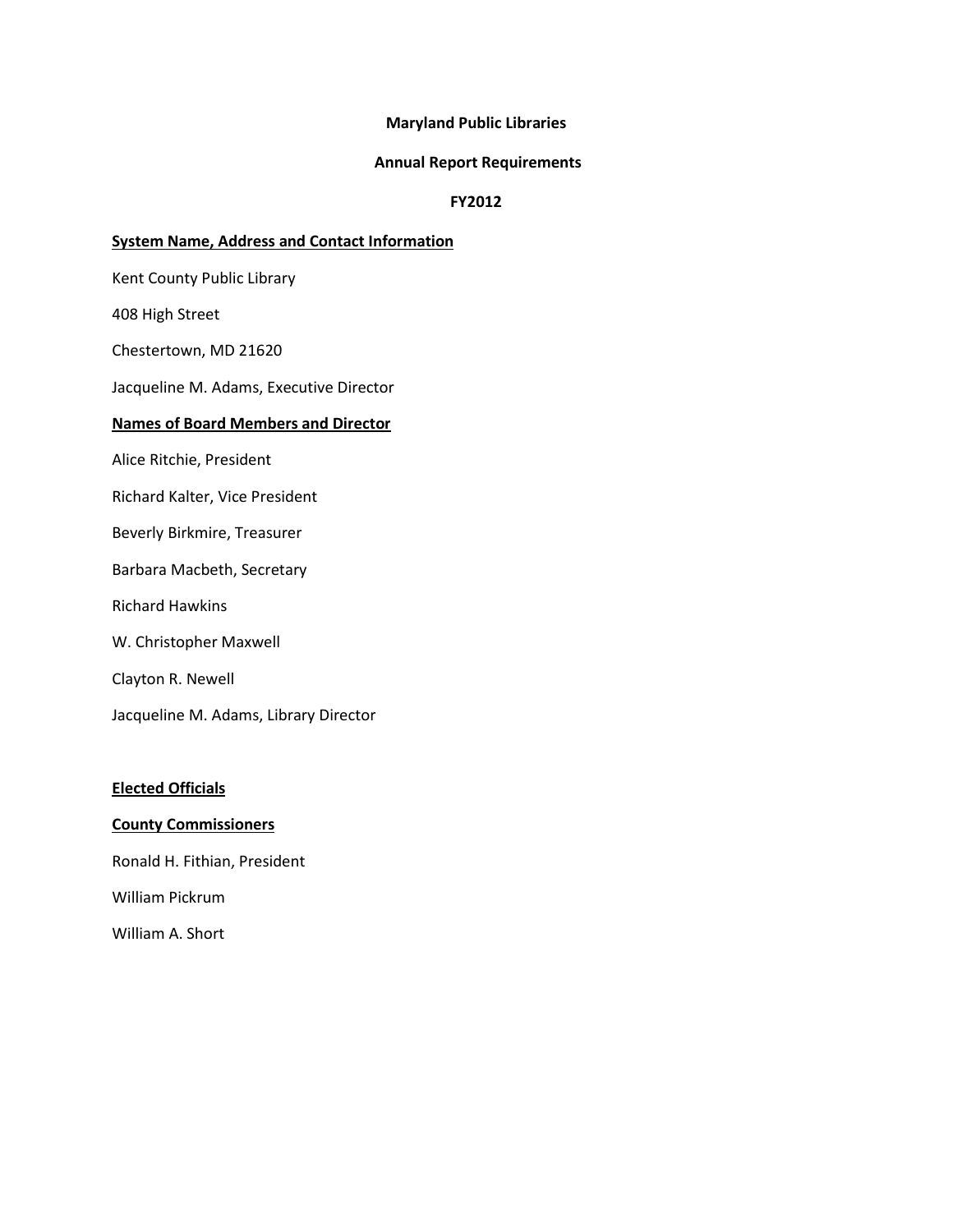## **Annual Statistics for the Fiscal Year**

- Total Budget **(see Financial Statements Audit Report pgs. 26-28)**
- Total Budget by source **(see Financial Statements Audit Report pgs. 26-28)**

## **Other Statistics**

- Branches & Bookmobiles **(3)**
- Materials Collection **(49,623)**
- Materials Circulated **(148,259)**
- Registered Borrowers **(15,093)**
- Information Questions Answered **(9,674)**
- Number of Library Visits **(120, 094)**
- Number of Programs/Attendance **(400/8,826)**
- Meeting Room Use by Outside Organizations **(647)**
- ILL **(received: ) (2,977)**
- Personnel **(11.5)**
- Public Access Computers **(33)**

## **Library Service Highlights**

The first six months of FY2012 marked the beginning of a yearlong celebration of the Kent County Public Library's 50<sup>th</sup> Anniversary. This occasion prompted the creation of a 50<sup>th</sup> Anniversary logo that is displayed on large banner at all locations. The  $50<sup>th</sup>$  Anniversary theme was incorporated into all major events and as many programs as possible beginning with a Love your Library fundraising initiative, ceremonies and placing of plaques at previous library locations. Events are continuing into FY 2013

## **Children's Programming Highlights**

As a result of working closely with the Kent County Public Schools, Vera Shade, Head of Children and Youth Services received the 2012 "Friend of Education" award.

Children's programs were offered monthly in fiscal year 2012. We served 5,522 patrons at youth programs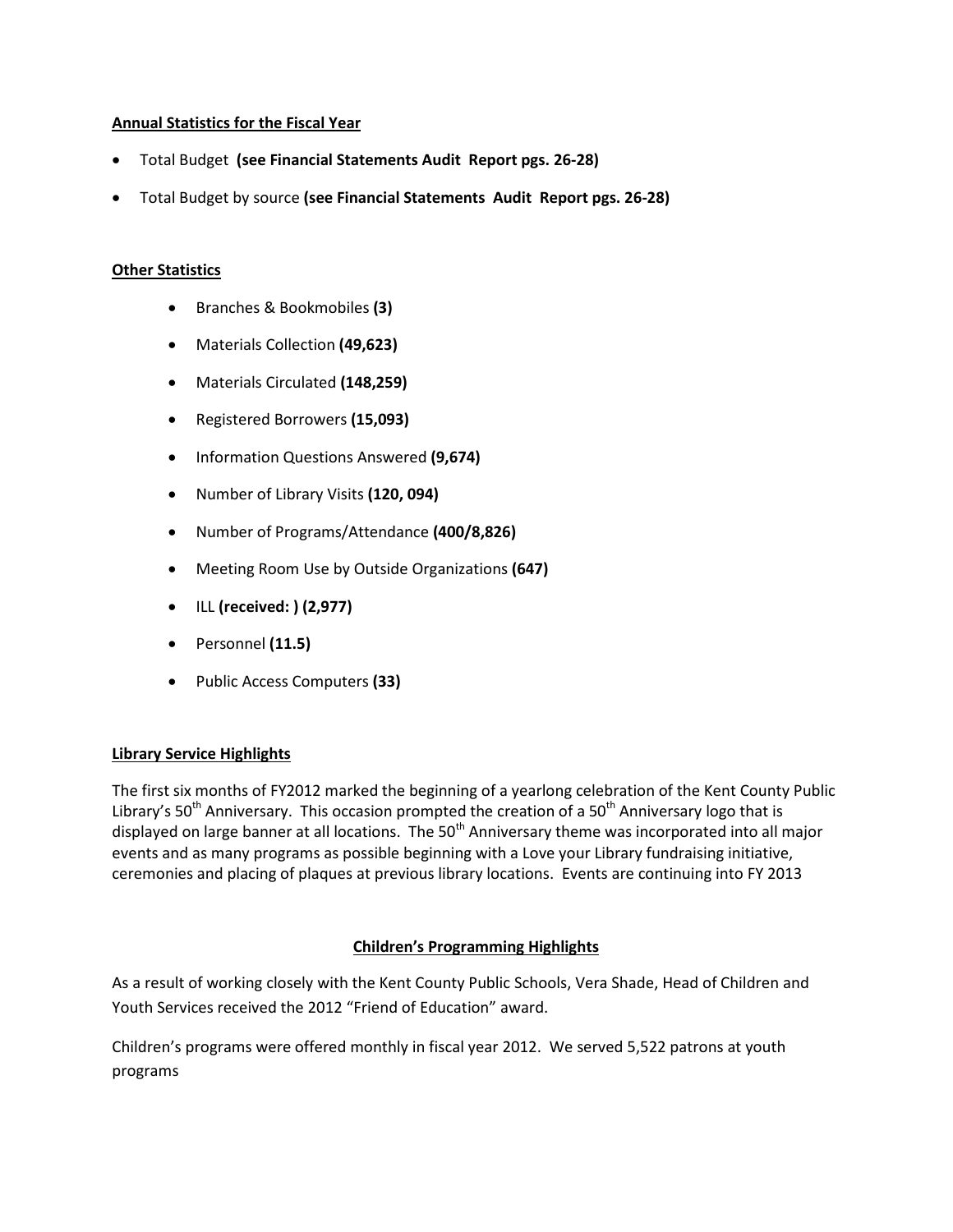- The Eastern Shore Regional Library sponsored the Newberry award winning author Jack Gantos for a visit in April. There were 230 excited visitors in the Rock Hall auditorium. This was the highest attendance recorded for a Children's program in seven years. Library Board members, local Grade 5 elementary school students, Washington College students, home school students and educators and administrators in the Kent County area were invited
- KCPL sponsored a student essay contest in conjunction with the Jack Gantos visit. The three winners were given \$50 gift certificates in honor of our 50<sup>th</sup> Anniversary.
- KCPL celebrated Children's Book Week in May by featuring the famous book character and PBS TV star, Curious George. George visited all three branches of the KCPL. One hundred forty six guests attended the Curious George story time programs
- June kicked off the 2012 "Dream Big" summer reading program in which 56 programs were offered throughout June, July and August. 2.041 people attended Children's programs in June, July, and August, 344 children registered for the Summer Reading Game

# **Teen Programming Highlights**

- September 2011, Annie Woodall, Children and Youth Associates, launched the first KCPL regular program for teens. Initiated in response to a request from teen patrons who wanted to start a manga club, the program started as a monthly event. By January 2012, the program was being offered twice a month and had attracted a core group of regulars. The program's informal structure provided teens with a space to draw, discuss manga and anime, and engage in a variety of creative projects. Continued regular attendance and positive feedback from the teens Kept the program going throughout the year.
- June 2012, KCPL initiated a teen volunteer program at the Chestertown branch. Four teens saw the application process through and became volunteers, giving 81 hours of service. The teens helped with re-shelving materials, keeping the children's area neat and clean, preparing craft projects, setting up program space, preparing summer reading materials, and other tasks.

## **Adult Programming Highlights**

## We served served 2,625patrons at adult programs

- In keeping with the library's mission to provide relevant community programs and service, KCPL initiated a monthly art wall exhibit that begins with a "First Friday" art reception given by the participating artists. 679 community members attended the reception in FY 2012
- Initiated a KCPL Writer's Group that meets twice a month
- National Library Week (April 2012) events:
	- o Novelist by Peter Manseau
	- o Courageous Women of Maryland by Katherine Kenny